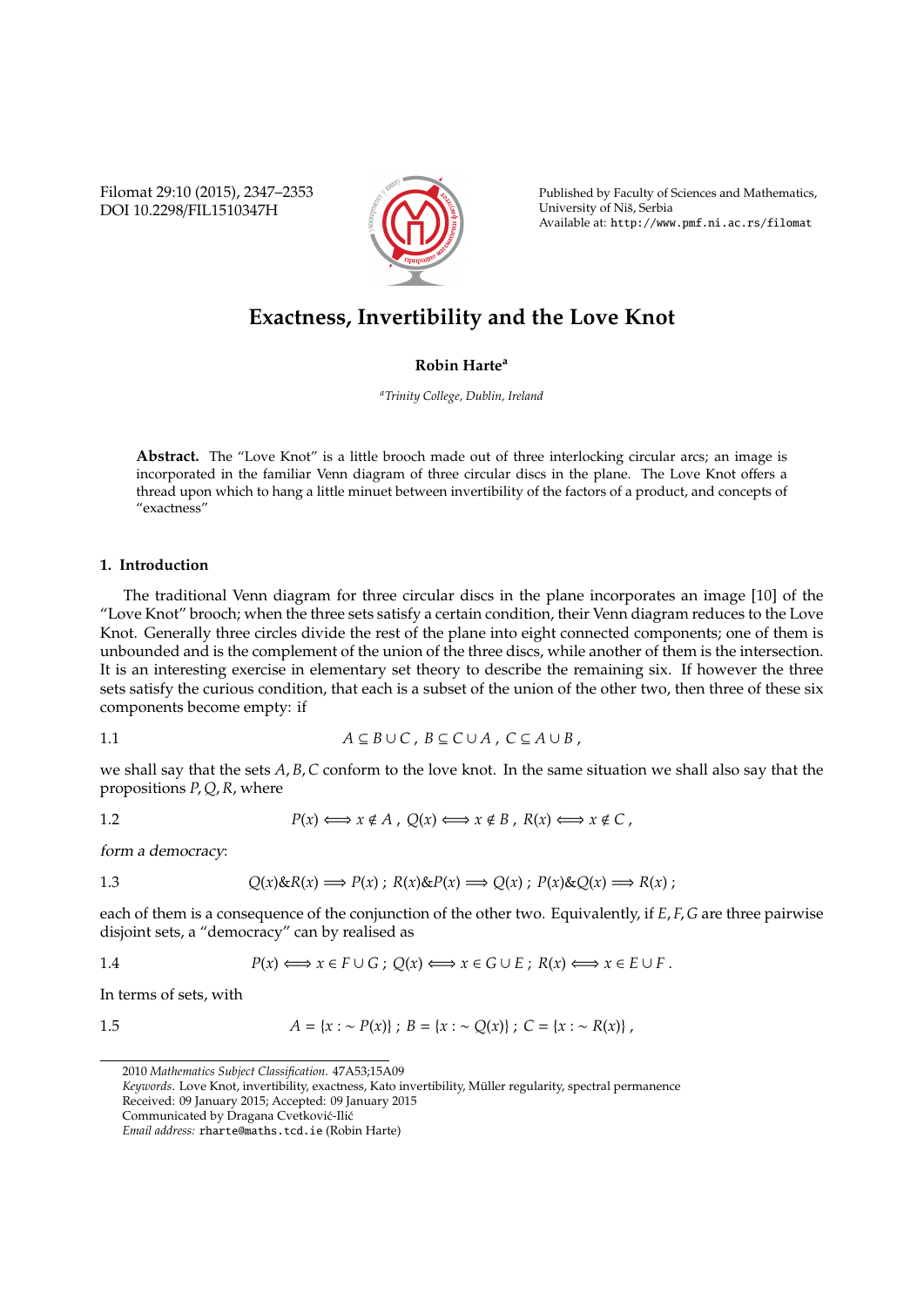each is a subset of the union of the other two. Sufficient for the democratic condition (1.3) is of course equivalence

$$
P(x) \Longleftrightarrow Q(x) \& R(x) ;
$$

for sets this means that one of the inclusions (1.1) is equality.

Democracy and the "Love Knot" are prevalent in elementary abstract algebra: two sided invertibility of products and their factors in semigroups, different kinds of "exactness" for pairs of ring elements, and the spectral theory of restrictions and quotients of a linear operator, all conform to the love knot. More exotic examples include the "Kato spectrum" of a Banach space operator, "Müller regularity", different kinds of "spectral permanence" for ring homomorphisms, and even politics! It is not usually easy to illustrate abstract mathematical ideas from the "real world"; but this is just (1.4): there are many countries whose government is shared between three political parties.

#### **2. Invertibility**

The love knot occurs frequently in elementary algebra: if *A* is a semigroup-with-identity, or more generally an abstract category then, writing

2.1 
$$
A^{-1} = A_{left}^{-1} \cap A_{right}^{-1}
$$

where

2.2 
$$
A_{left}^{-1} = \{x \in A : 1 \in Ax\}
$$
,  $A_{right}^{-1} = \{x \in A : 1 \in xA\}$ ,

for the invertible group in *A* and with

2.3 
$$
J(x) \Longleftrightarrow x \in A^{-1},
$$

then for arbitrary  $(a, b) \in A^2$ , the propositions

$$
J(a) ; J(b) ; J(ba)
$$

conform to the democratic pattern (1.3). The argument, considering both left and right inverses, is extremely simple:

$$
\{a, b\} \subseteq A_{left}^{-1} \implies ba \in A_{left}^{-1} \implies a \in A_{left}^{-1},
$$

while

2.6 
$$
\left(ba \in A_{left}^{-1} \& a \in A_{right}^{-1}\right) \Longrightarrow b \in A_{left}^{-1}.
$$

(2.4) does not however hold separately for left or for right inverses; the love knot conclusion (2.4) is liable to fail if two-sided invertibility is replaced, in (2.3), by either left invertibility, right invertibility or relative regularity:

$$
A^{\cap} = \{x \in A : x \in xAx\}.
$$

Failure for left invertibility, and also for right invertibility, is clear if, for example ([3] (4.2.8)),

$$
ba = 1 \neq ab;
$$

for relative regularity Caradus has ([3] Example 4.5, Example 4.6) examples which show

2.9 
$$
a \in A^{\cap} \iff a^2 \in A^{\cap} \iff a \in A^{\cap}.
$$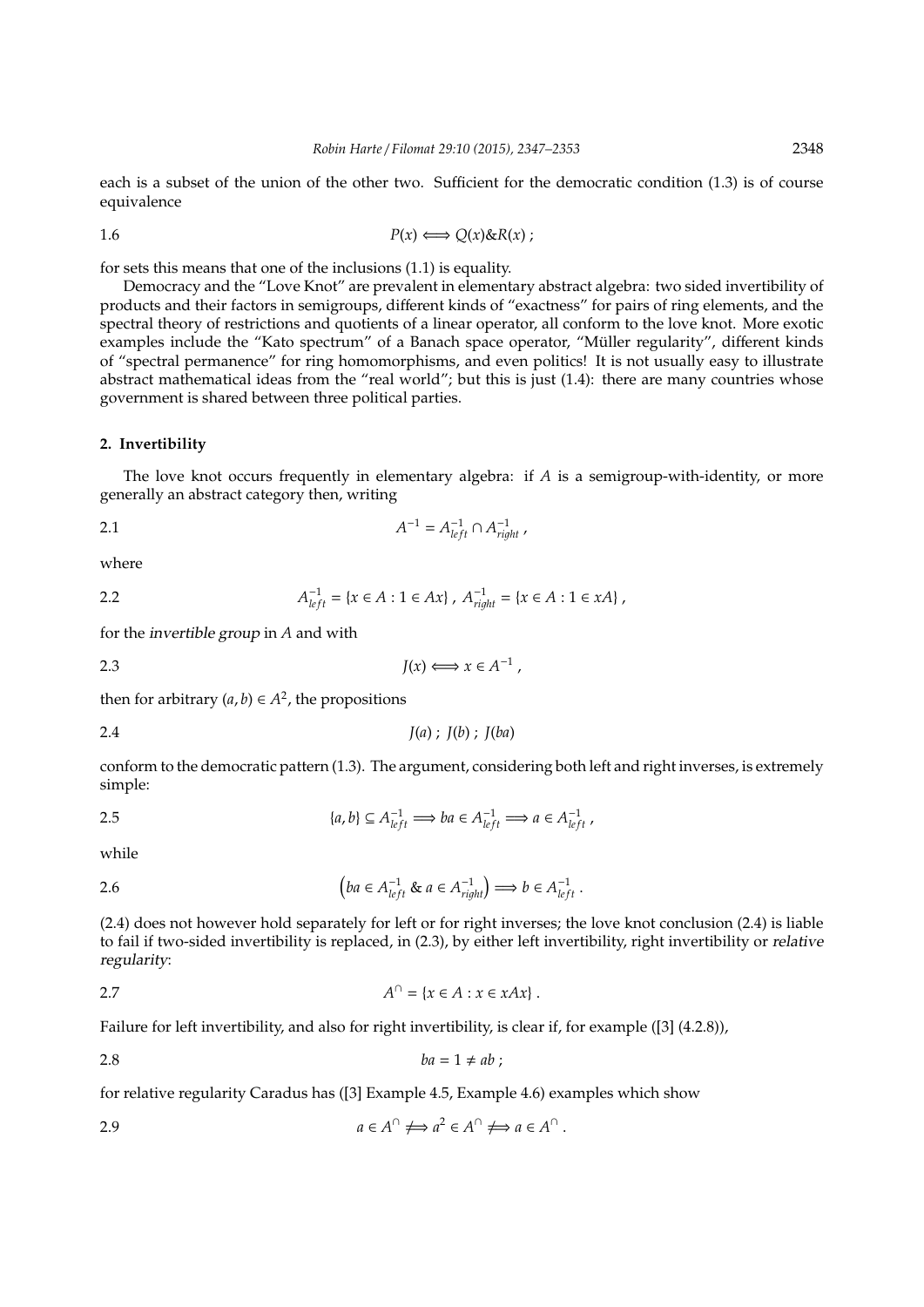## **3. Exactness**

While perhaps not so familiar as two-sided invertibility, "exactness" is also a very simple concept. If *A* is in particular a ring, or more generally an additive category, we shall [3],[5],[9] describe the pair (*b*, *a*)  $\in$   $A^2$ as splitting exact if, whether or not the chain condition

$$
ba = 0
$$

is satisfied,

3.2  $1 \in Ab + aA$ ,

weakly exact if, for arbitrary  $(u, v) \in A^2$ , there is implication

$$
va = 0 = bu \Longrightarrow vu = 0,
$$

and regular if

$$
\{a,b\} \subseteq A^{\cap}.
$$

When  $A$  is an additive category then it is understood that  $(b, a)$  is *compatible* in the sense that the product is defined:

$$
\exists ba \in A ,
$$

and the implication (3.3) is subject to the existence of products *vu*,*va*,*bu*. Now we claim ([3] Theorem 1.6; [5],[6],[9],[12]) that, for chains  $(b, a) \in A^2$ , the conditions

3.6 splitting exact, weakly exact, regular

satisfy the democratic condition (1.3), and indeed (1.6); the argument is again straightforward: for example if there is weak exactness (3.3) then

 $(a = aa^{\wedge} a \& b = bb^{\wedge} b$   $\implies (1 - aa^{\wedge})(1 - b^{\wedge} b) = 0$ .

The chain condition cannot be omitted here: for example

*b* ∈  $A_{left}^{-1}$   $\Longleftrightarrow AND_{a \in A}$  (*b*, *a*) splitting exact .

While relative regularity does not in general conform to the love knot, for splitting exact pairs we get the "regular" analogue of (2.4), and indeed more; if  $(b, a) \in A^2$  satisfies the splitting exact condition (3.2), then  $[5]$ , $[9]$ , $[12]$  we have  $(1.6)$  equivalence

3.7  ${a,b} \subseteq A^{\cap} \Longleftrightarrow ba \in A^{\cap}$ :

if *ba* = *bacba* and  $b'b + aa' = 1$  then

 $(1 - aa')a(1 - cba) = 0 = (1 - bac)b(1 - b'b).$ 

Conversely if  $a = aa^{\wedge}a$  and  $b = bb^{\wedge}b$  then exactness gives

$$
baa^{\wedge}b^{\wedge}ba = b(aa^{\wedge} + b^{\wedge}b - 1)a = ba.
$$

The same is true [9] for left invertibility, right invertibility, "monomorphism" and "epimorphism"; here *b* ∈ *A* is a monomorphism if (*b*, 0) is weakly exact, while *a* ∈ *A* is an epimorphism if (0, *a*) is weakly exact.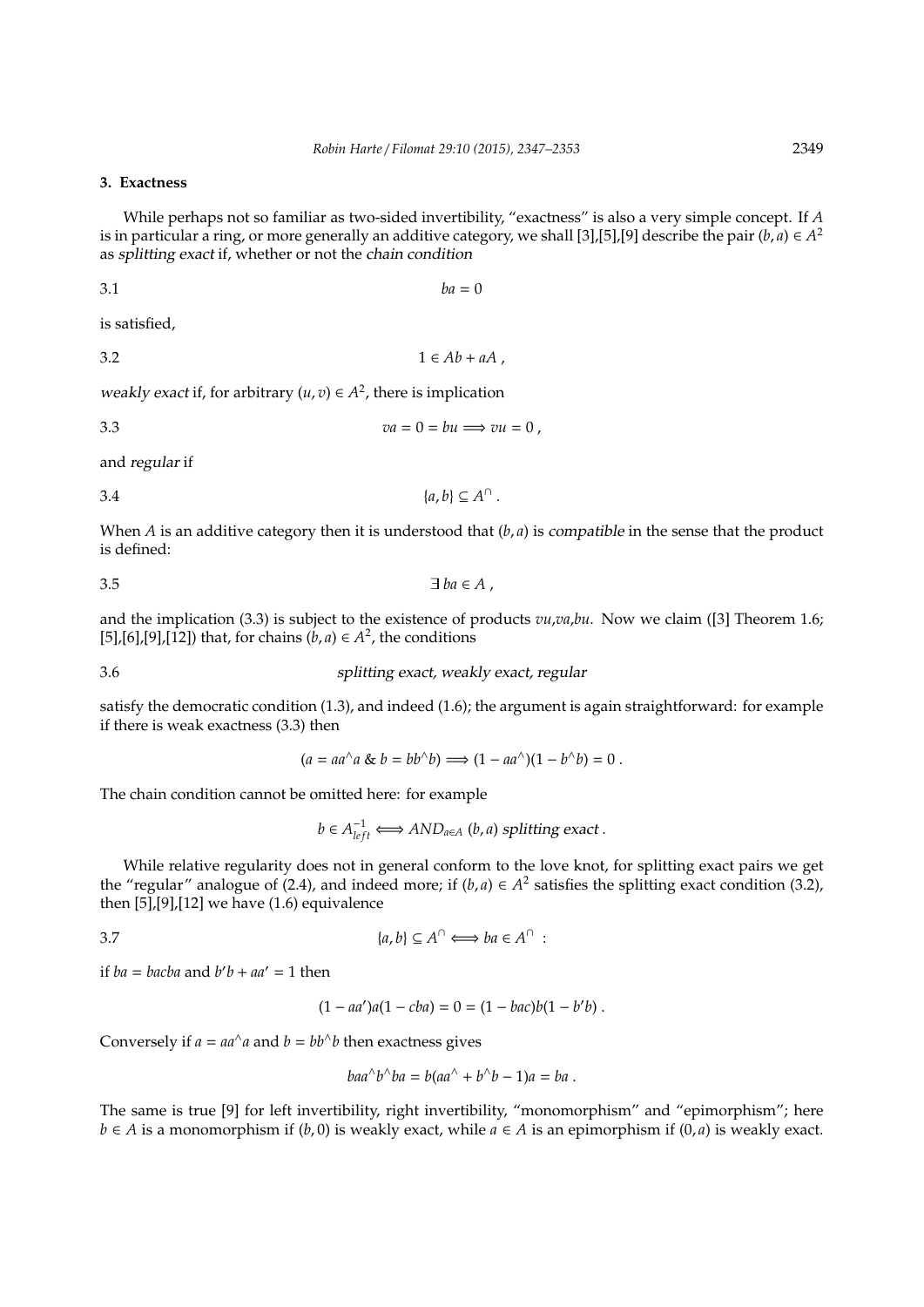For left invertibility, right invertibility, monomorphism and epimorphism (but (2.9) not regularity), we can replace splitting exactness (3.2) by commutivity

$$
3.8\phantom{}
$$

$$
ba = ab.
$$

In the categories  $A = L$  of linear mappings between vector spaces, or  $A = BL$  of bounded operators between Banach spaces, we say that  $(b, a)$  :  $Z \leftarrow Y \leftarrow X$  is *linearly exact* if there is inclusion

$$
3.9 \t\t b^{-1}(0) \subseteq a(X) ;
$$

for bounded linear operators there is also *normed exactness*, which means for  $(b, a)$  that there are  $k > 0$  and  $h > 0$  for which, for arbitrary compatible  $u, v$ ,

$$
||vu|| \le k||v|| ||bu|| + h||va|| ||u||.
$$

Evidently each of linear and normed exactness are intermediate between splitting and weak exactness.

## **4. Skew exactness**

One sided invertibility can be expressed in terms of exactness: necessary and sufficient for  $b \in A_{left}^{-1}$  is that

4.1 
$$
(b, 0)
$$
 is splitting exact.

More generally it is necessary and sufficient for the left invertibility of  $b \in A$  that there is  $a \in A$  for which (*b*, *a*) is splitting exact and also left skew exact, in the sense ([7];[2] §10.9) that

$$
a \in Aba
$$

indeed ([2] Theorem 10.9.4) if  $b'b + aa' = 1$  and

$$
a = cba
$$

then

4.4 
$$
(1 - cb)(1 - b'b) = 0.
$$

Similarly right invertibility for  $a \in A$  is equivalent to splitting exactness together with right skew exactness

$$
4.5 \t\t b \in baA ;
$$

if  $b'b + aa' = 1$  and  $b = bad$  then

$$
(1 - aa')(1 - ad) = 0.
$$

In the category of linear mappings between vector spaces, or bounded operators between Banach spaces, with linear exactness (3.9), left skew exactness takes the form

 $a^{-1}(0) + a(X) = Y;$ 

4.7 
$$
b^{-1}(0) \cap a(X) = \{0\},
$$
 equivalently ([2] Theorem 10.9.1)  
4.8 
$$
(ba)^{-1}(0) \subseteq a^{-1}(0).
$$
Right skew exactness takes the form

4.9 *b*

equivalently

4.10  $b(Y) \subseteq (ba)(X)$ .

The normed linear analogue of left skew exactness takes the form

$$
||av|| \le k||baw||.
$$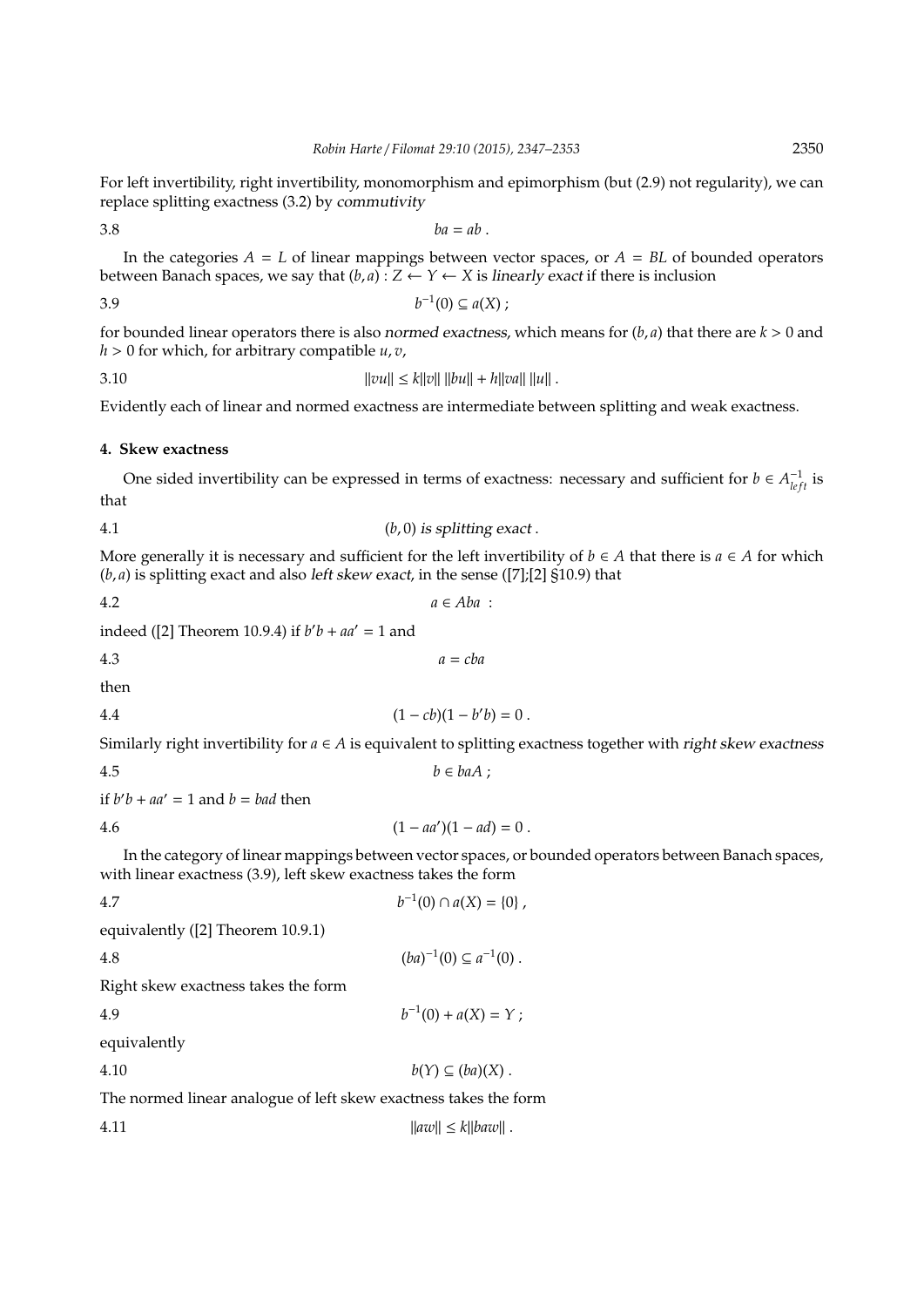#### **5. Invariant subspaces**

"Invariant subspaces" for linear operators are also simple and fundamental. If  $A = L(X)$  is the semigroup of homomorphisms  $a : X \to X$  on an abelian group X then an invariant subgroup for  $a \in A$  is  $Y \subseteq X$  for which there is inclusion

$$
a(Y) \subseteq Y ;
$$

then we may write

5.2  $a_Y: Y \to Y$ 

for the restriction map, and

5.3 
$$
a_{/Y}: X/Y \to X/Y
$$

for the induced *quotient* map  $x + Y \mapsto ax + Y$ . Now the conditions, on  $a \in A$ ,

5.4 
$$
a \in L(X)^{-1}
$$
;  $a_Y \in L(Y)^{-1}$ ;  $a_{/Y} \in L(X/Y)^{-1}$ 

conform [1];[2] §3.11 to the democratic condition (1.3). Again the argument is very simple, involving the one-one and onto conditions; again the conclusion does not hold separately for one-one and for onto. Similar argument [13] shows that if  $a^2 = 0$  then the exactness of

$$
(a, a)
$$
;  $(a_Y, a_Y)$ ;  $(a_{/Y}, a_{/Y})$ 

conforms to the love knot. While we have been unable to find a common ancestor for the product and the invariant subspace love knots, they do seem to have a child together. When in particular the invariant subgroup *Y*  $\subseteq$  *X* is complemented then  $a \in L(X)$  can be represented as a triangular matrix: generally if *A* and *B* are rings (more generally, additive categories) and *M* and *N* bimodules over *A* and *B*, and if

$$
T = \begin{pmatrix} a & m \\ n & b \end{pmatrix} \in G = \begin{pmatrix} A & M \\ N & B \end{pmatrix} \,,
$$

then, provided

$$
n=0\in N\;,
$$

the conditions

5.6 
$$
a \in A^{-1}
$$
;  $b \in B^{-1}$ ;  $T \in G^{-1}$ 

conform [4],[11] to the democratic condition (1.3).

The triangular matrix love knot (5.6) is also essentially a consequence of the product love knot (2.4):

$$
\begin{pmatrix} a & m \\ 0 & b \end{pmatrix} = \begin{pmatrix} 1 & 0 \\ 0 & b \end{pmatrix} \begin{pmatrix} 1 & m \\ 0 & 1 \end{pmatrix} \begin{pmatrix} a & 0 \\ 0 & 1 \end{pmatrix}.
$$

## **6. Kato non singularity**

The work of Tosio Kato on Banach space operators is not usually encountered in an elementary context, although some of the discussion is simple enough. We shall say [5] that a ring element  $a \in A$  is Kato invertible if it is relatively regular and satisfies the Saphar "hyper-exactness" condition that, for arbitrary  $n \in \mathbb{N}$ ,

6.1 
$$
(a, a^n)
$$
, equivalently  $(a^n, a)$ , is splitting exact;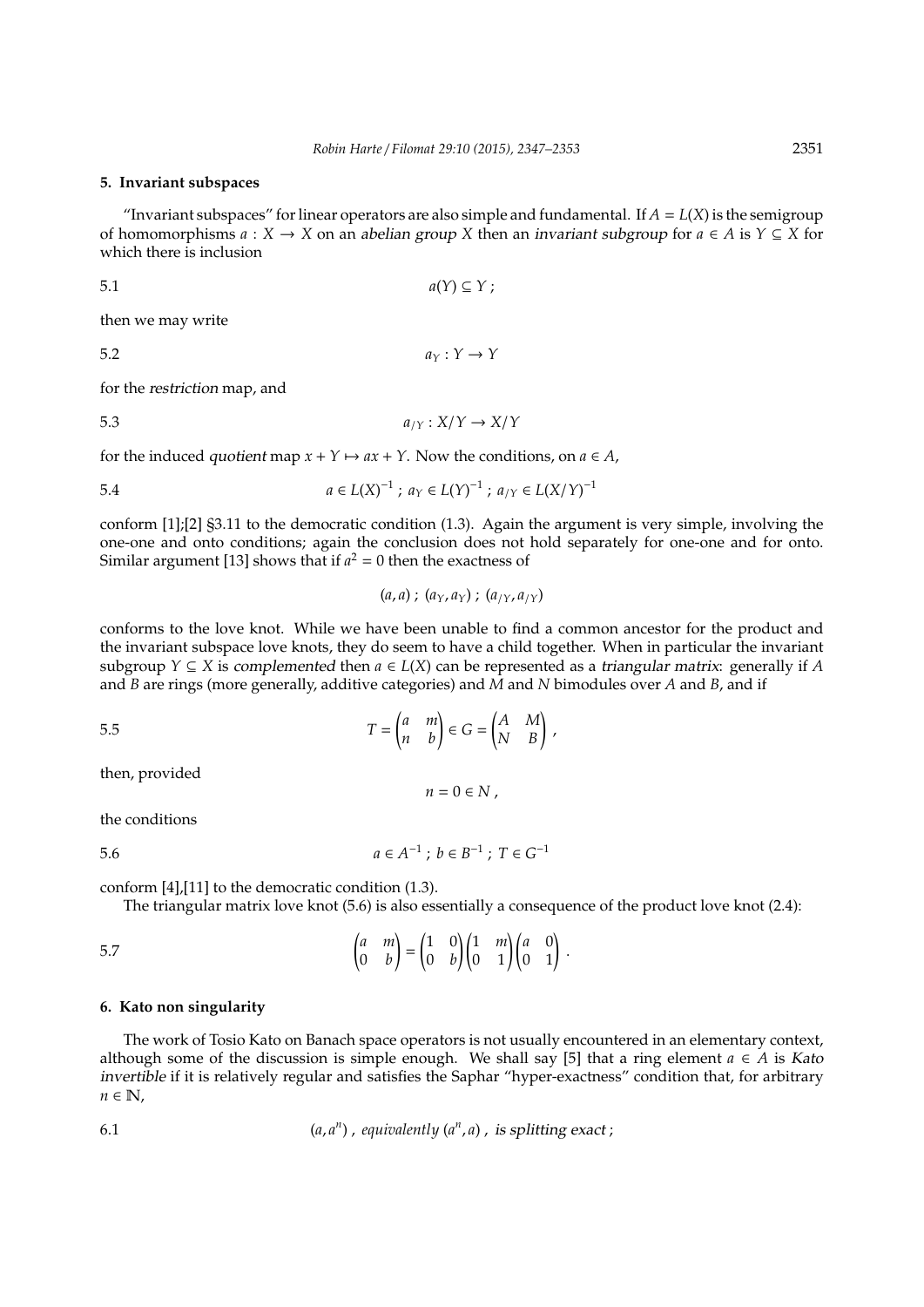since, for splitting exact pairs  $(b, a) \in A^2$ , relative regularity conforms to the love knot, and more particularly (1.6), it follows that [5],[9],[12]

#### Kato invertibility is a Müller regularity.

If in particular  $A = L(X)$  is the linear operators on a vector space, or  $A = B(X)$  the bounded operators on a Banach space, we can replace splitting exactness in (6.1) by linear exactness (3.8). More generally we shall [6] declare  $a \in A = B(X)$  to be Kato non singular if we replace relative regularity by closed range. The closed range condition, in conjunction with hyper-exactness, conforms to the love knot, and indeed (1.6): generally, for bounded linear operators  $a: X \to Y$  and  $b: Y \to Z$ , there is [6] by the Open Mapping Theorem, implication

6.2 
$$
b(Y), b^{-1}(0) + a(X) \text{ closed} \implies ba(X) \text{ closed} \implies b^{-1}(0) + a(X) \text{ closed}.
$$

The implication  $(3.2) \implies (3.7)$  says [9],[10] that

6.3 *A*  $A^{\cap} \subseteq A$  is a non commutative Müller regularity ;

the left and the right invertibles and the mono- and epi-morphisms have the same status. In *B*(*X*), by (6.2), the same is true of the closed range operators; it follows [6],[9],[12] that

Kato non singularity is a Müller regularity .

Here we are describing as a "non commutative Müller regularity" a subclass  $H \subseteq A$  with the property that, whenever  $(b, a) \in A^2$  is splitting exact, there is two-way implication

$$
\{a,b\} \subseteq H \Longleftrightarrow ba \in H.
$$

This is evidently a more primitive version of the concept of regularity upon which Vladimir Müller bases his abstract spectral theory [12].

#### **7. Spectral permanence**

"Spectral permanence" is also not usually discussed in an elementary context; again the basic idea is extremely simple. If  $T : A \rightarrow B$  is a semigroup homomorphism, or more generally a functor between categories, then there is inclusion

$$
T(A^{-1}) \subseteq B^{-1},
$$

equivalently

7.2 *A*  $^{-1} \subseteq T^{-1}B^{-1}$  .

If there is equality in (7.2), so that

7.3 *T*  $a^{-1}B^{-1} \subseteq A^{-1}$ ,

we shall [8],[14] say that  $T : A \rightarrow B$  has spectral permanence. If in (7.3) we can replace invertibility by relative regularity we shall [8],[14] say that *T* has generalized permanence. Generally, in a semigroup *A* we shall say that  $a \in A$  is simply polar, equivalently "group invertible", written

$$
7.4 \t a \in SP(A)
$$

provided it has a commuting generalized inverse,  $c \in A$  for which

$$
a = aca, ca = ac.
$$